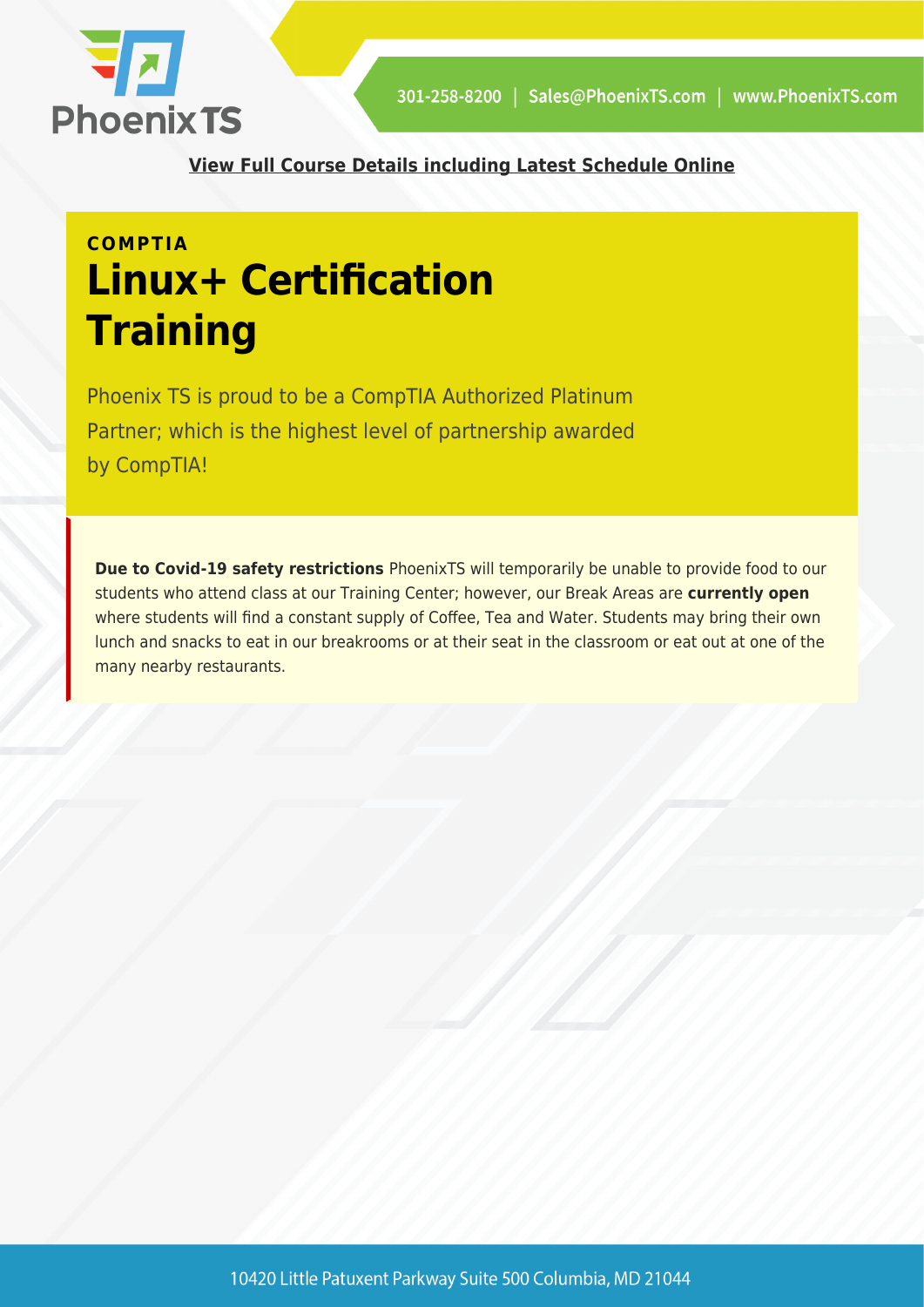

# **Course Overview**

Our 5-day instructor-led Linux+ training and certification boot camp in Washington, DC Metro, Tysons Corner, VA, Columbia, MD or Live Online will help anyone looking to pursue or further their career working with Linux-based technologies. Businesses are quickly noticing that Linux provides an economic and practical solution to fulfilling their business needs; the system continues to make exponential growth the mainstream IT infrastructure market. Many large companies such as IBM, Dell, HP, Xerox and Lenovo either recommend or require the Linux+ certification.

# **Schedule**

| <b>DATE</b>                                          | <b>LOCATION</b>                         |                   |
|------------------------------------------------------|-----------------------------------------|-------------------|
| $8/08/22 - 8/12/22$ (5 days)<br><b>BOAM - 4.30PM</b> | <b>Tysons Corner, VA</b><br>Open        | Contact Us        |
| ð<br><b>AUTHORIZED</b>                               | <b>Live Online</b><br>Guaranteed to run | Contact Us        |
| <b>PARTNER</b><br><b>75</b><br>PLATINUM              | <b>Columbia, MD</b><br>Open             | Contact Us        |
| $11/14/22 - 11/18/22$ (5 days)<br>8:30AM - 4:30PM    | <b>Tysons Corner, VA</b><br>Open        | Contact Us        |
| 11/28/22 - 12/02/22 (5 days)<br>8:30AM - 4:30PM      | <b>Live Online</b><br>Open              | Contact Us        |
| 11/28/22 - 12/02/22 (5 days)<br>8:30AM - 4:30PM      | <b>Columbia, MD</b><br>Open             | <b>Contact Us</b> |
| $1/02/23 - 1/06/23$ (5 days)<br>8:30AM - 4:30PM      | <b>Tysons Corner, VA</b><br>Open        | Contact Us        |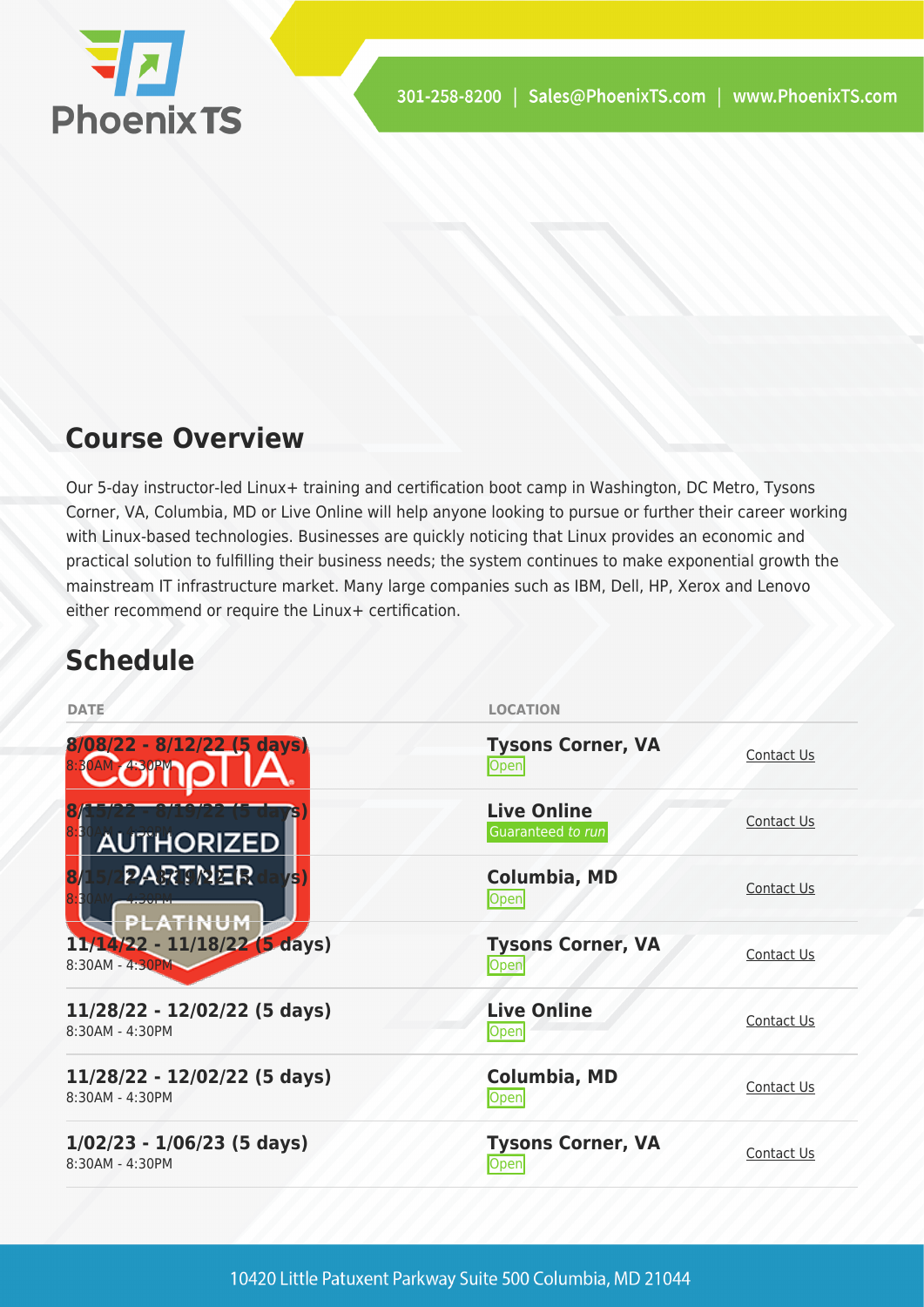

**1/09/23 - 1/13/23 (5 days)** 8:30AM - 4:30PM

**1/09/23 - 1/13/23 (5 days)** 8:30AM - 4:30PM

**1/23/23 - 1/27/23 (5 days)** 8:30AM - 4:30PM

**1/23/23 - 1/27/23 (5 days)** 8:30AM - 4:30PM

**1/23/23 - 1/27/23 (5 days)** 8:30AM - 4:30PM

**2/06/23 - 2/10/23 (5 days)** 8:30AM - 4:30PM

**2/13/23 - 2/17/23 (5 days)** 8:30AM - 4:30PM

**2/13/23 - 2/17/23 (5 days)** 8:30AM - 4:30PM

**2/20/23 - 2/24/23 (5 days)** 8:30AM - 4:30PM

**2/27/23 - 3/03/23 (5 days)** 8:30AM - 4:30PM

**2/27/23 - 3/03/23 (5 days)** 8:30AM - 4:30PM

**3/06/23 - 3/10/23 (5 days)** 8:30AM - 4:30PM

**3/13/23 - 3/17/23 (5 days)** 8:30AM - 4:30PM

**3/13/23 - 3/17/23 (5 days)** 8:30AM - 4:30PM

**3/20/23 - 3/24/23 (5 days)** 8:30AM - 4:30PM

**DATE LOCATION**

**Columbia, MD** [Contact Us](https://phoenixts.com/schedule/more-info/?class=28190)<br>Open

**Live Online** <u>[Contact Us](https://phoenixts.com/schedule/more-info/?class=28192)</u>

**Tysons Corner, VA Open** [Contact Us](https://phoenixts.com/schedule/more-info/?class=28189)

**Columbia, MD** [Contact Us](https://phoenixts.com/schedule/more-info/?class=28191)<br>Open

**Live Online** <u>[Contact Us](https://phoenixts.com/schedule/more-info/?class=28193)</u>

**Tysons Corner, VA Open** [Contact Us](https://phoenixts.com/schedule/more-info/?class=29263)

**Columbia, MD [Contact Us](https://phoenixts.com/schedule/more-info/?class=29285)**<br>Open

**Live Online** <u>[Contact Us](https://phoenixts.com/schedule/more-info/?class=29307)</u><br>
Open

**Tysons Corner, VA Open** [Contact Us](https://phoenixts.com/schedule/more-info/?class=29264)

**Columbia, MD** [Contact Us](https://phoenixts.com/schedule/more-info/?class=29286)<br>
Open Contact Us

**Live Online** <u>[Contact Us](https://phoenixts.com/schedule/more-info/?class=29308)</u>

**Tysons Corner, VA Open** [Contact Us](https://phoenixts.com/schedule/more-info/?class=29265)

**Columbia, MD** [Contact Us](https://phoenixts.com/schedule/more-info/?class=29287) **Live Online**

**[Contact Us](https://phoenixts.com/schedule/more-info/?class=29309)** 

**Tysons Corner, VA Open** [Contact Us](https://phoenixts.com/schedule/more-info/?class=29266) Contact Us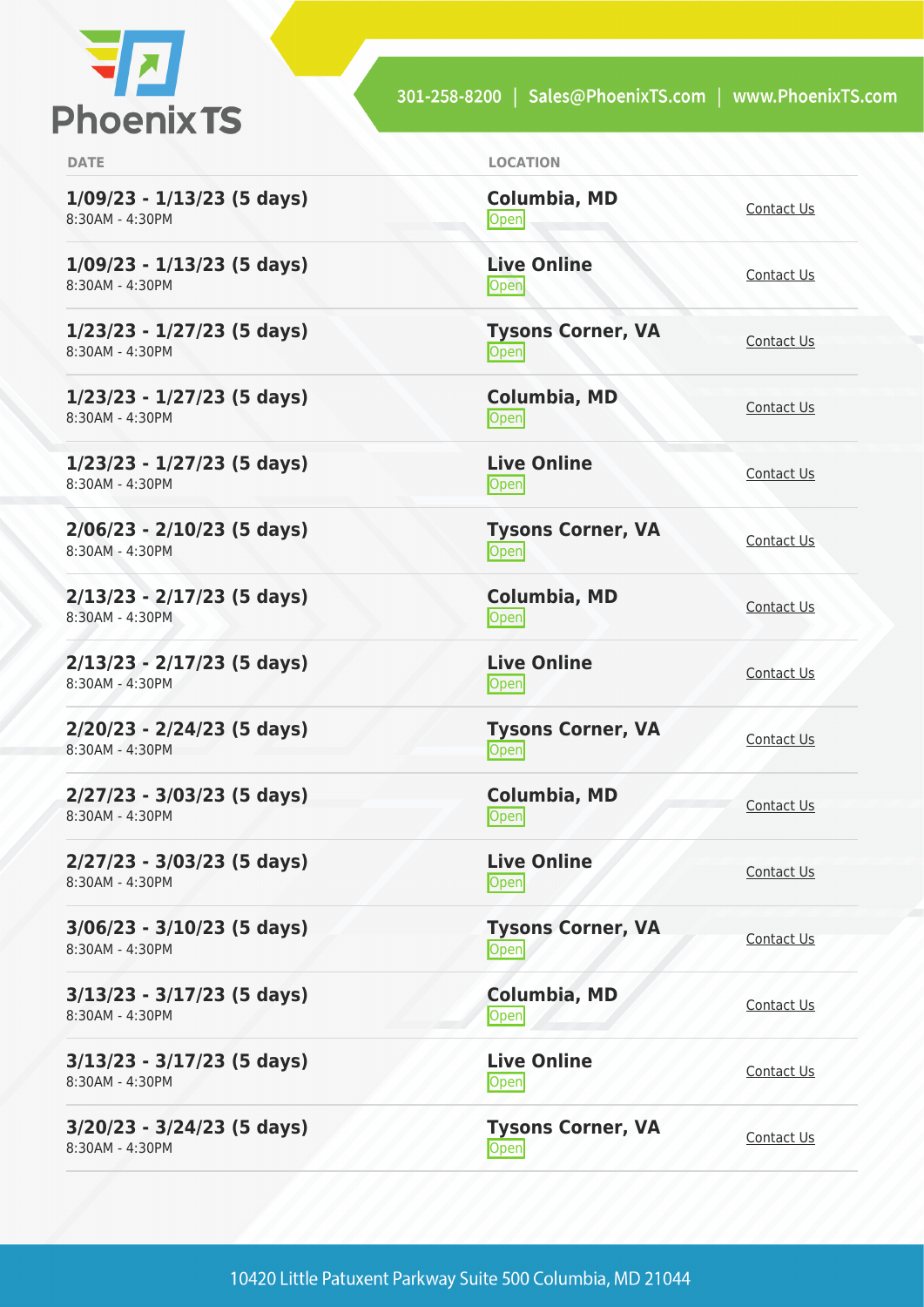

**3/27/23 - 3/31/23 (5 days)** 8:30AM - 4:30PM

**3/27/23 - 3/31/23 (5 days)** 8:30AM - 4:30PM

**4/03/23 - 4/07/23 (5 days)** 8:30AM - 4:30PM

**4/10/23 - 4/14/23 (5 days)** 8:30AM - 4:30PM

**4/10/23 - 4/14/23 (5 days)** 8:30AM - 4:30PM

**4/17/23 - 4/21/23 (5 days)** 8:30AM - 4:30PM

**4/24/23 - 4/28/23 (5 days)** 8:30AM - 4:30PM

**4/24/23 - 4/28/23 (5 days)** 8:30AM - 4:30PM

**5/01/23 - 5/05/23 (5 days)** 8:30AM - 4:30PM

**5/08/23 - 5/12/23 (5 days)** 8:30AM - 4:30PM

**5/08/23 - 5/12/23 (5 days)** 8:30AM - 4:30PM

**5/15/23 - 5/19/23 (5 days)** 8:30AM - 4:30PM

**5/22/23 - 5/26/23 (5 days)** 8:30AM - 4:30PM

**5/22/23 - 5/26/23 (5 days)** 8:30AM - 4:30PM

**6/05/23 - 6/09/23 (5 days)** 8:30AM - 4:30PM

**DATE LOCATION**

**Columbia, MD** [Contact Us](https://phoenixts.com/schedule/more-info/?class=29288)<br>Open

**Live Online** <u>[Contact Us](https://phoenixts.com/schedule/more-info/?class=29310)</u>

**Tysons Corner, VA Open** [Contact Us](https://phoenixts.com/schedule/more-info/?class=29267)

**Columbia, MD** [Contact Us](https://phoenixts.com/schedule/more-info/?class=29289)<br>Open

**Live Online** <u>[Contact Us](https://phoenixts.com/schedule/more-info/?class=29311)</u>

**Tysons Corner, VA Open** [Contact Us](https://phoenixts.com/schedule/more-info/?class=29268)

**Columbia, MD [Contact Us](https://phoenixts.com/schedule/more-info/?class=29290)**<br>Open

**Live Online** <u>[Contact Us](https://phoenixts.com/schedule/more-info/?class=29312)</u>

**Tysons Corner, VA Open** [Contact Us](https://phoenixts.com/schedule/more-info/?class=29269)

**Columbia, MD** [Contact Us](https://phoenixts.com/schedule/more-info/?class=29291)<br>
Open Contact Us

<u>[Contact Us](https://phoenixts.com/schedule/more-info/?class=29313)</u>

**Live Online**

**Tysons Corner, VA Open** [Contact Us](https://phoenixts.com/schedule/more-info/?class=29270)

**Columbia, MD** [Contact Us](https://phoenixts.com/schedule/more-info/?class=29292)

**Live Online [Contact Us](https://phoenixts.com/schedule/more-info/?class=29314)** 

**Tysons Corner, VA Open** [Contact Us](https://phoenixts.com/schedule/more-info/?class=29271) Contact Us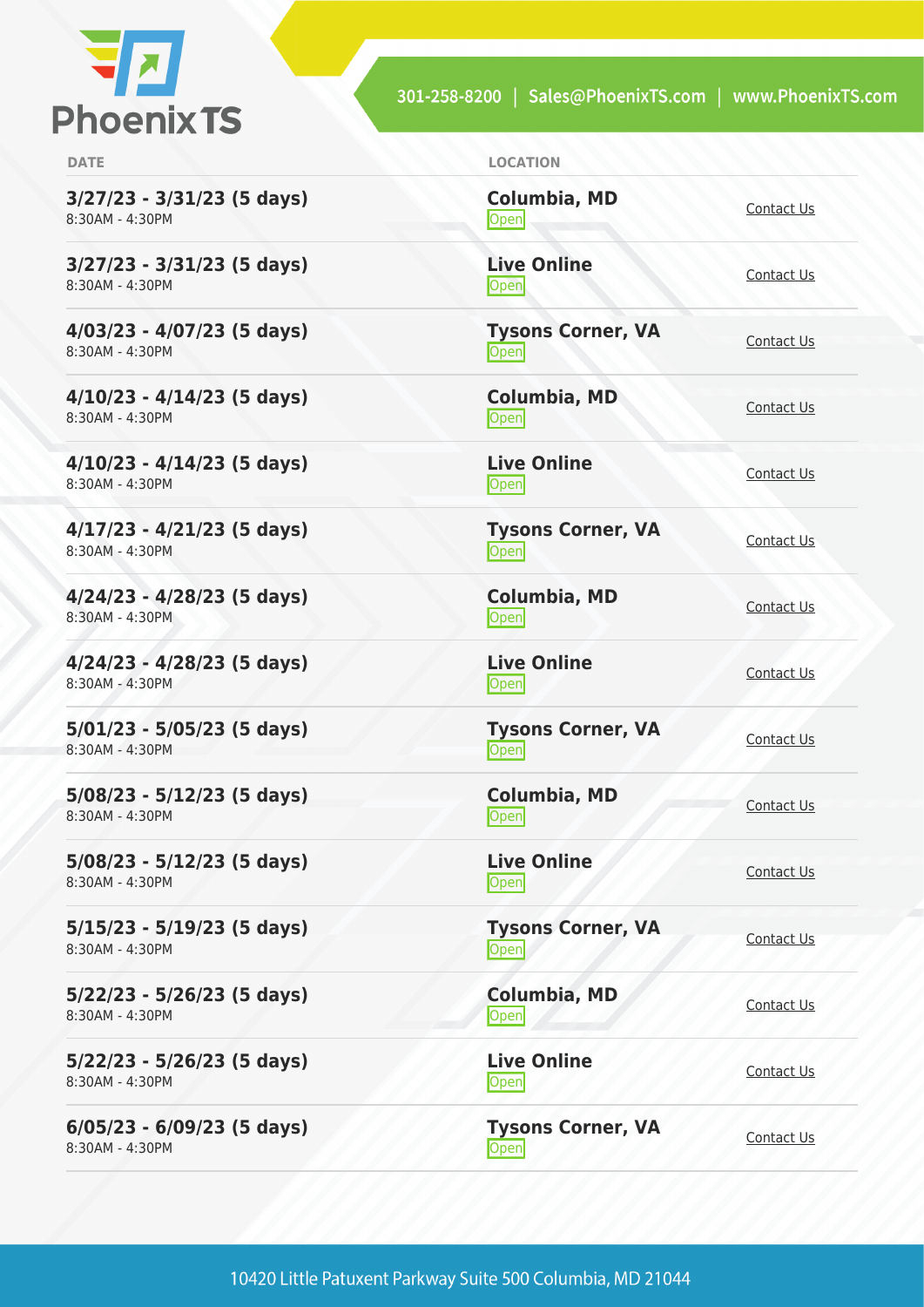

**6/12/23 - 6/16/23 (5 days)** 8:30AM - 4:30PM

**6/12/23 - 6/16/23 (5 days)** 8:30AM - 4:30PM

**6/19/23 - 6/23/23 (5 days)** 8:30AM - 4:30PM

**6/26/23 - 6/30/23 (5 days)** 8:30AM - 4:30PM

**6/26/23 - 6/30/23 (5 days)** 8:30AM - 4:30PM

**7/10/23 - 7/14/23 (5 days)** 8:30AM - 4:30PM

**7/17/23 - 7/21/23 (5 days)** 8:30AM - 4:30PM

**7/17/23 - 7/21/23 (5 days)** 8:30AM - 4:30PM

**7/24/23 - 7/28/23 (5 days)** 8:30AM - 4:30PM

**7/24/23 - 7/28/23 (5 days)** 8:30AM - 4:30PM

**7/24/23 - 7/28/23 (5 days)** 8:30AM - 4:30PM

**8/07/23 - 8/11/23 (5 days)** 8:30AM - 4:30PM

**8/14/23 - 8/18/23 (5 days)** 8:30AM - 4:30PM

**8/14/23 - 8/18/23 (5 days)** 8:30AM - 4:30PM

**8/21/23 - 8/25/23 (5 days)** 8:30AM - 4:30PM

**DATE LOCATION**

**Columbia, MD** [Contact Us](https://phoenixts.com/schedule/more-info/?class=29293)<br>Open

**Live Online** <u>[Contact Us](https://phoenixts.com/schedule/more-info/?class=29315)</u>

**Tysons Corner, VA Open** [Contact Us](https://phoenixts.com/schedule/more-info/?class=29272)

**Columbia, MD** [Contact Us](https://phoenixts.com/schedule/more-info/?class=29294)<br>Open

**Live Online** <u>[Contact Us](https://phoenixts.com/schedule/more-info/?class=29316)</u>

**Tysons Corner, VA Open** [Contact Us](https://phoenixts.com/schedule/more-info/?class=29273)

**Columbia, MD [Contact Us](https://phoenixts.com/schedule/more-info/?class=29295)**<br>Open

**Live Online** <u>[Contact Us](https://phoenixts.com/schedule/more-info/?class=29317)</u>

**Tysons Corner, VA Open** [Contact Us](https://phoenixts.com/schedule/more-info/?class=29274)

**Columbia, MD** [Contact Us](https://phoenixts.com/schedule/more-info/?class=29296)<br>
Open Contact Us

**Live Online** <u>[Contact Us](https://phoenixts.com/schedule/more-info/?class=29318)</u>

**Tysons Corner, VA Open** [Contact Us](https://phoenixts.com/schedule/more-info/?class=29275)

**Columbia, MD** [Contact Us](https://phoenixts.com/schedule/more-info/?class=29297) **Live Online**

**[Contact Us](https://phoenixts.com/schedule/more-info/?class=29319)** 

**Tysons Corner, VA Open** [Contact Us](https://phoenixts.com/schedule/more-info/?class=29276) Contact Us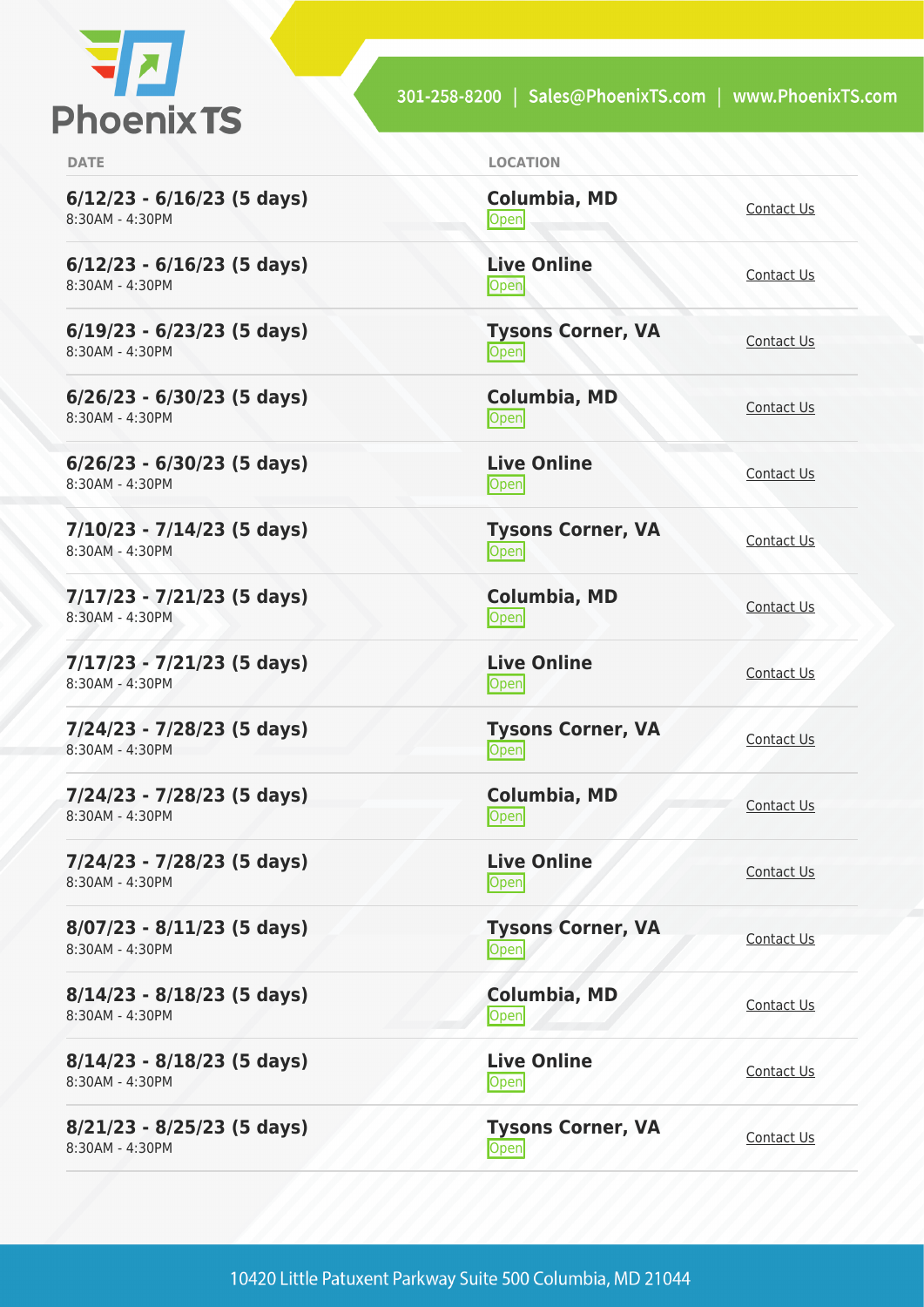

<u>[Contact Us](https://phoenixts.com/schedule/more-info/?class=29320)</u>

**8/28/23 - 9/01/23 (5 days)** 8:30AM - 4:30PM

**8/28/23 - 9/01/23 (5 days)** 8:30AM - 4:30PM

**9/11/23 - 9/15/23 (5 days)** 8:30AM - 4:30PM

**9/18/23 - 9/22/23 (5 days)** 8:30AM - 4:30PM

**9/18/23 - 9/22/23 (5 days)** 8:30AM - 4:30PM

**9/25/23 - 9/29/23 (5 days)** 8:30AM - 4:30PM

**9/25/23 - 9/29/23 (5 days)** 8:30AM - 4:30PM

**9/25/23 - 9/29/23 (5 days)** 8:30AM - 4:30PM

**10/02/23 - 10/06/23 (5 days)** 8:30AM - 4:30PM

**10/09/23 - 10/13/23 (5 days)** 8:30AM - 4:30PM

**10/09/23 - 10/13/23 (5 days)** 8:30AM - 4:30PM

**10/16/23 - 10/20/23 (5 days)** 8:30AM - 4:30PM

**10/23/23 - 10/27/23 (5 days)** 8:30AM - 4:30PM

**10/23/23 - 10/27/23 (5 days)** 8:30AM - 4:30PM

**11/06/23 - 11/10/23 (5 days)** 8:30AM - 4:30PM

**DATE LOCATION**

**Columbia, MD** [Contact Us](https://phoenixts.com/schedule/more-info/?class=29298)<br>Open **Live Online**

**Tysons Corner, VA Open** [Contact Us](https://phoenixts.com/schedule/more-info/?class=29277)

**Columbia, MD** [Contact Us](https://phoenixts.com/schedule/more-info/?class=29299)<br>Open

**Live Online** <u>[Contact Us](https://phoenixts.com/schedule/more-info/?class=29321)</u>

**Tysons Corner, VA Open** [Contact Us](https://phoenixts.com/schedule/more-info/?class=29278)

**Columbia, MD [Contact Us](https://phoenixts.com/schedule/more-info/?class=29300)**<br>Open

**Live Online** <u>[Contact Us](https://phoenixts.com/schedule/more-info/?class=29322)</u>

**Tysons Corner, VA Open** [Contact Us](https://phoenixts.com/schedule/more-info/?class=29279)

**Columbia, MD**

**Live Online**

[Contact Us](https://phoenixts.com/schedule/more-info/?class=29301)<br>
Open Contact Us

<u>[Contact Us](https://phoenixts.com/schedule/more-info/?class=29323)</u>

**Columbia, MD**

**Live Online**

**Tysons Corner, VA Open** [Contact Us](https://phoenixts.com/schedule/more-info/?class=29280)

**Tysons Corner, VA**

[Contact Us](https://phoenixts.com/schedule/more-info/?class=29302)

**[Contact Us](https://phoenixts.com/schedule/more-info/?class=29324)** 

**Open** [Contact Us](https://phoenixts.com/schedule/more-info/?class=29281) Contact Us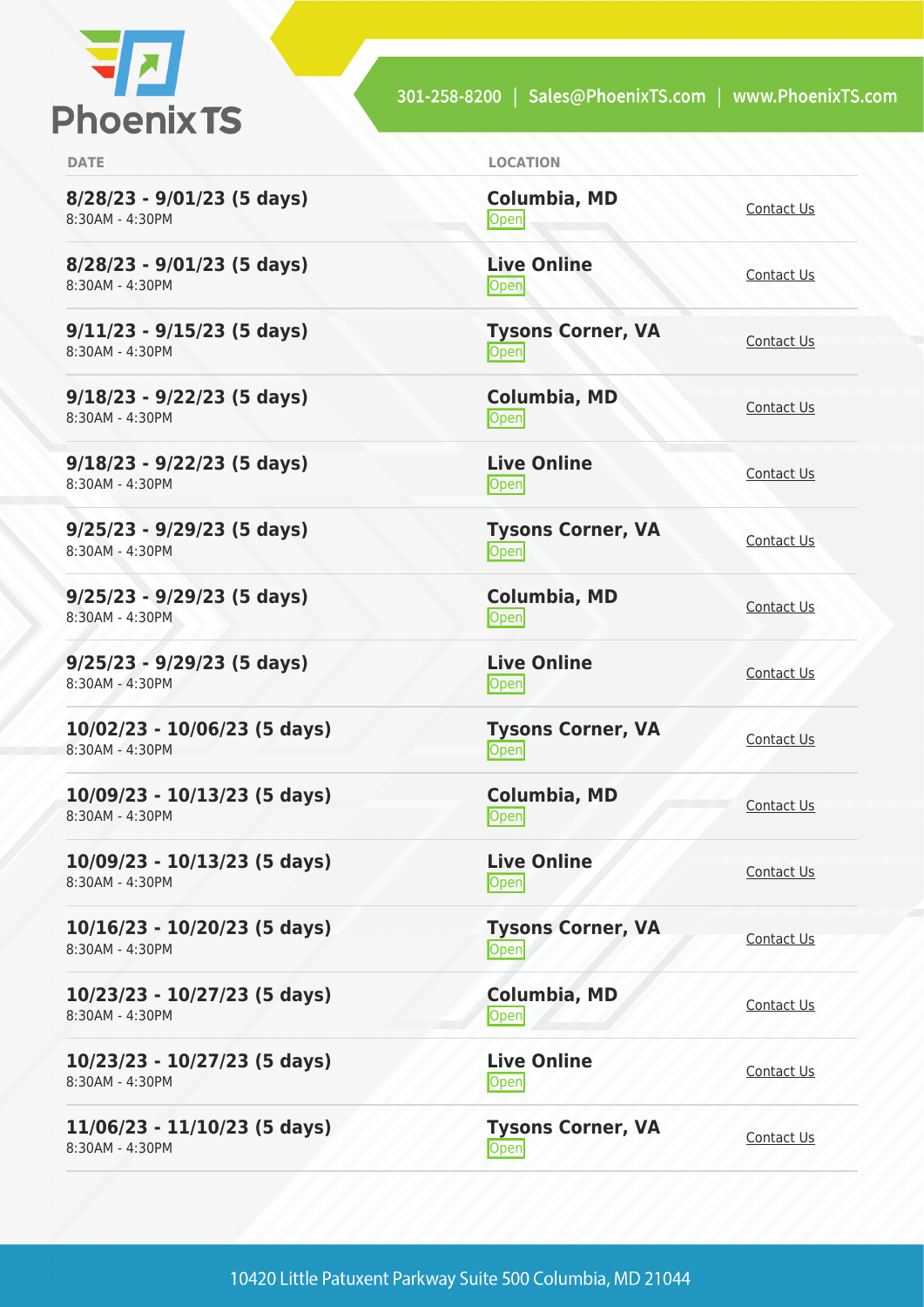

| <b>DATE</b>                                       | <b>LOCATION</b>                  |                   |
|---------------------------------------------------|----------------------------------|-------------------|
| $11/13/23 - 11/17/23$ (5 days)<br>8:30AM - 4:30PM | Columbia, MD<br>Open             | Contact Us        |
| $11/13/23 - 11/17/23$ (5 days)<br>8:30AM - 4:30PM | <b>Live Online</b><br>Open       | Contact Us        |
| 11/27/23 - 12/01/23 (5 days)<br>8:30AM - 4:30PM   | <b>Tysons Corner, VA</b><br>Open | Contact Us        |
| 11/27/23 - 12/01/23 (5 days)<br>8:30AM - 4:30PM   | <b>Columbia, MD</b><br>Open      | Contact Us        |
| $11/27/23 - 12/01/23$ (5 days)<br>8:30AM - 4:30PM | <b>Live Online</b><br>Open       | Contact Us        |
| 12/04/23 - 12/08/23 (5 days)<br>8:30AM - 4:30PM   | <b>Tysons Corner, VA</b><br>Open | <b>Contact Us</b> |
| $12/11/23 - 12/15/23$ (5 days)<br>8:30AM - 4:30PM | <b>Columbia, MD</b><br>Open      | Contact Us        |
| $12/11/23 - 12/15/23$ (5 days)<br>8:30AM - 4:30PM | <b>Live Online</b><br>Open       | <b>Contact Us</b> |
| 12/18/23 - 12/22/23 (5 days)<br>8:30AM - 4:30PM   | <b>Tysons Corner, VA</b><br>Open | <b>Contact Us</b> |
| 12/18/23 - 12/22/23 (5 days)<br>8:30AM - 4:30PM   | Columbia, MD<br>Open             | Contact Us        |
| 12/18/23 - 12/22/23 (5 days)<br>8:30AM - 4:30PM   | <b>Live Online</b><br>Open       | Contact Us        |

# **Course Outline**

### **Preparing Your Environment**

- Setting Up a Learning Space
- Exploring Linux Distributions
- Locating a Terminal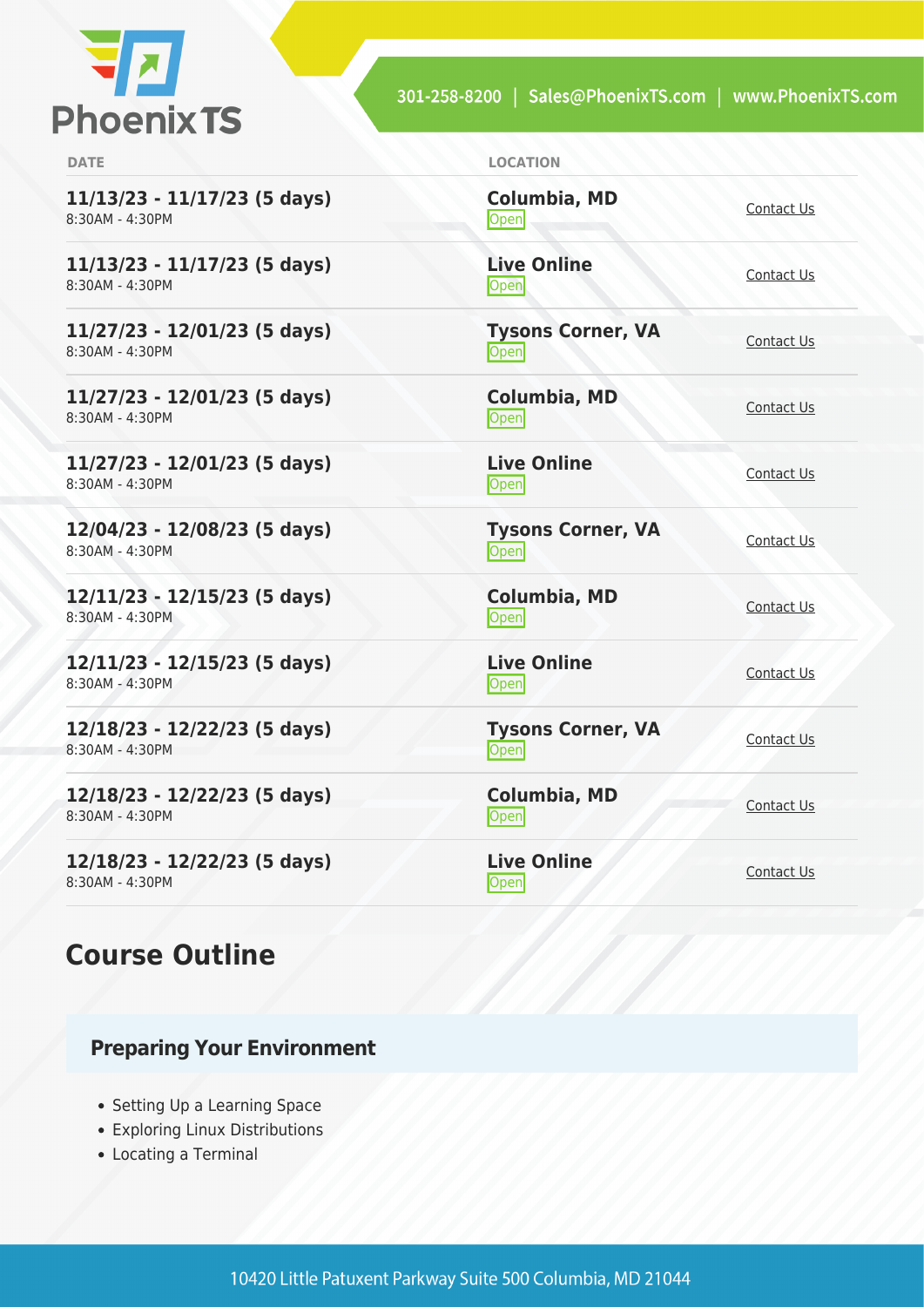

#### **Sifting Through Services**

- What is a Linux Server?
- Serving the Basics
- Serving Local Networks
- Implementing Security
- Improving Performance

#### **Managing Files, Directories, and Text**

- Handling Files and Directories
- Linking Files and Directories
- Reading Files
- Finding Information

#### **Searching and Analyzing Text**

- Processing Text Files
- Redirecting Input and Output
- Editing Text Files

#### **Explaining the Boot Process**

- The Linux Boot Process
- The Firmware Startup
- Linux Bootloaders
- System Recovery

#### **Maintaining System Startup and Services**

- Looking at init
- Managing systemd Systems
- Managing SysV init Systems
- Digging Deeper into systemd

#### **Configuring Network Connections**

- Configuring Network Features
- Basic Network Troubleshooting
- Advanced Network Troubleshooting

#### **Comparing GUIs**

Focusing on the GUI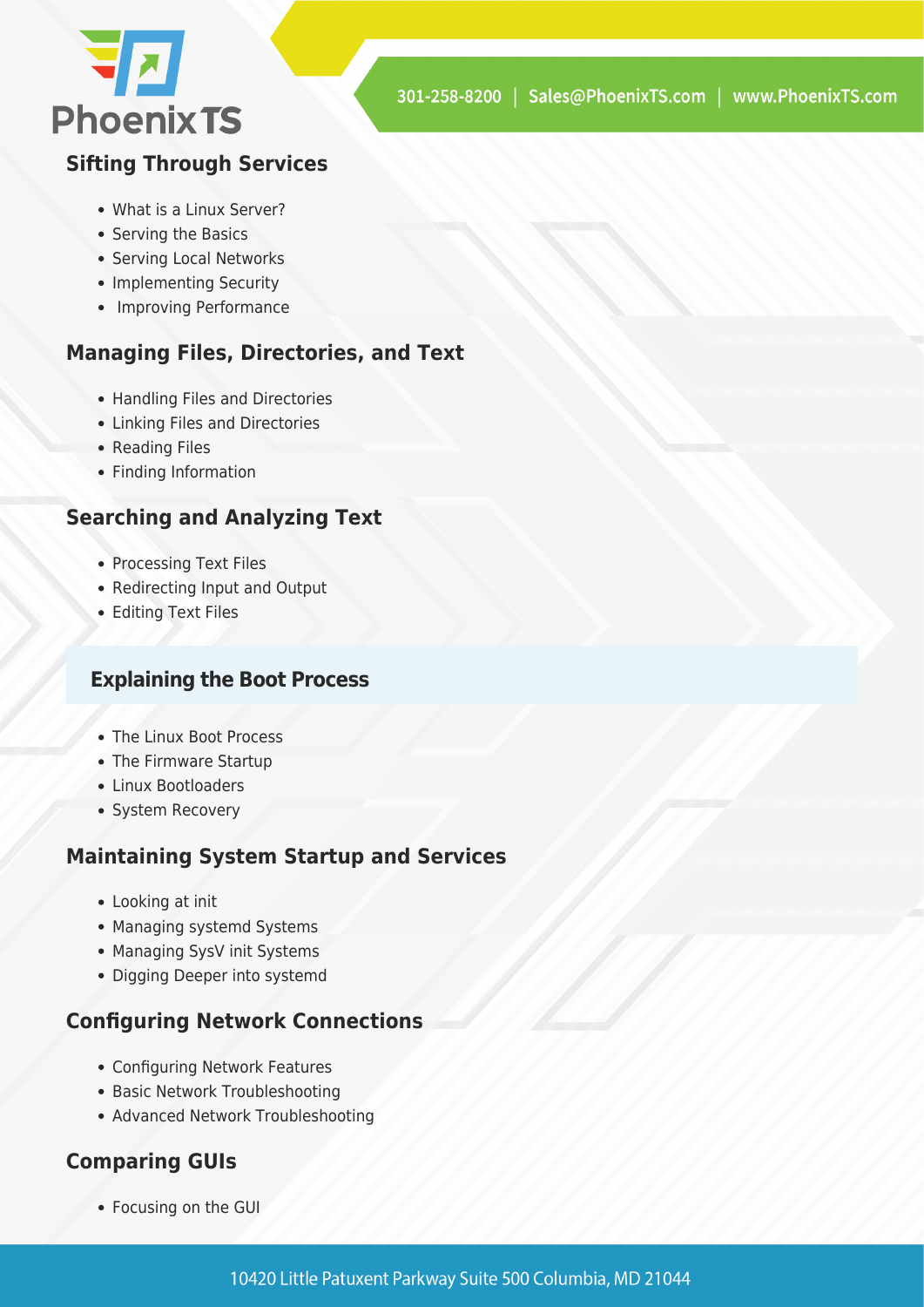

- Serving Up the GUI
- Using Remote Desktops
- Forwarding

#### **Adjusting Localization Options**

- Understanding Localization
- Setting Your Locale
- Looking at Time

#### **Administering Users and Groups**

- Managing User Accounts
- Managing Groups
- Setting Up the Environment
- Querying Users
- Managing Disk Space Usage

#### **Handling Storage**

- Storage Basics
- Partitioning Tools
- Understanding Filesystems
- Formatting Filesystems
- Mounting Filesystems
- Managing Filesystems
- Storage Alternatives

#### **Protecting Files**

- Understanding Backup Types
- Looking at Compression Methods
- Comparing Archive and Restore Utilities
- Securing Offsite/Off-System Backups
- Checking Backup Integrity

#### **Governing Software**

- Working with Source Code
- Packaging Applications

#### **Tending Kernel Modules**

Exploring Kernel Modules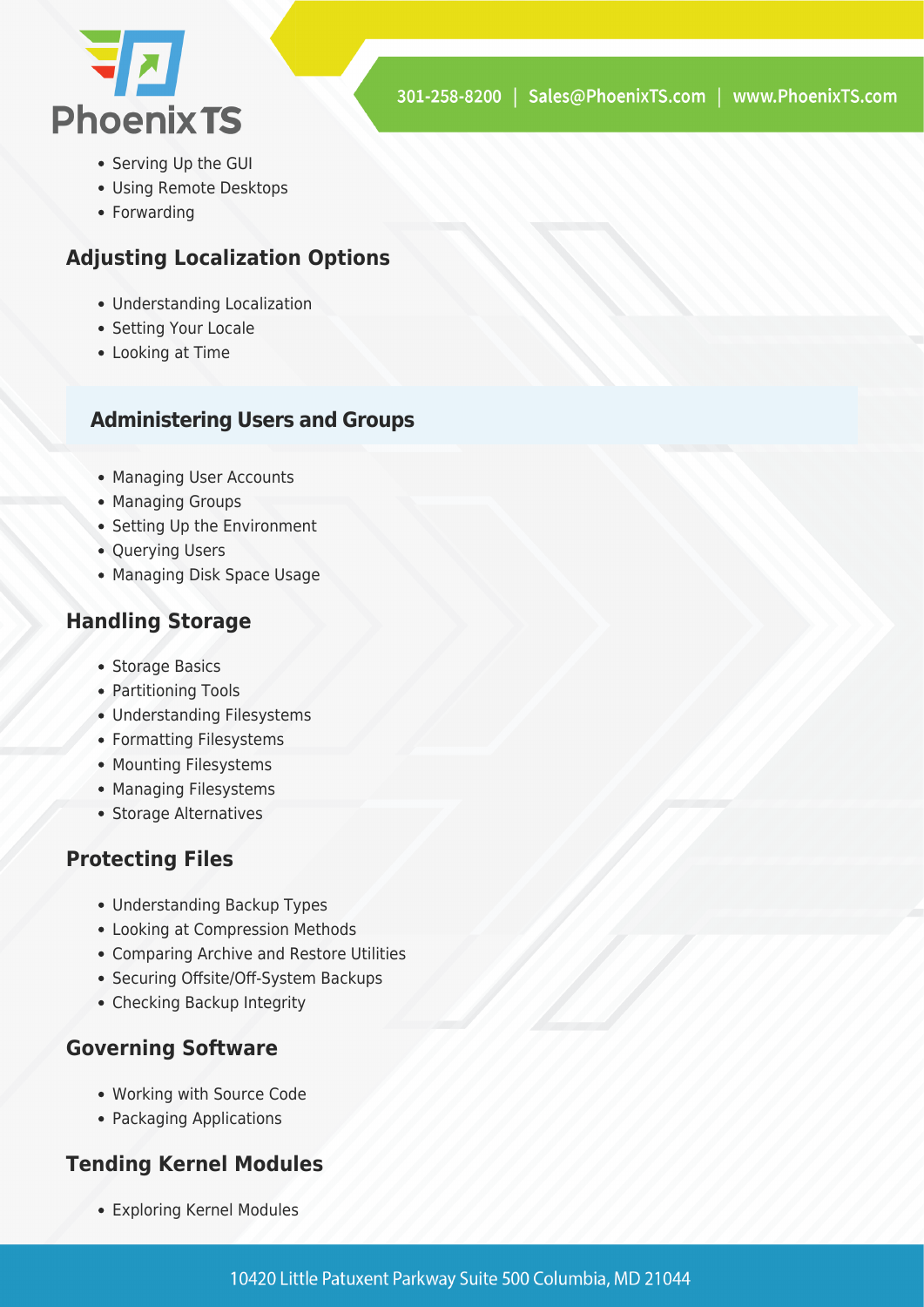

- Installing Kernel Modules
- Removing Kernel Modules

#### **Applying Ownership and Permissions**

- Looking at File and Directory Permissions
- Access Control Lists
- Context-Based Permissions
- Understanding Linux User Types
- Restricting Users

#### **Looking at Access and Authentication Methods**

- Getting to Know PAM
- Exploring PKI Concepts
- Using SSH
- Using VPN as a Client

#### **Implementing Logging Services**

- Understanding the Importance of Logging
- Basic Logging Using rsyslog
- Journaling with systemd-journald

#### **Overseeing Linux Firewalls**

- Providing Access Control
- Looking at Firewall Technologies
- Forwarding IP Packets
- Dynamically Setting Rules

#### **Embracing Best Security Practices**

- User Security
- System Security
- Network Security

#### **Analyzing System Properties and Remediation**

- Troubleshooting the Network
- Troubleshooting Storage Issues
- Troubleshooting the CPU
- Troubleshooting Memory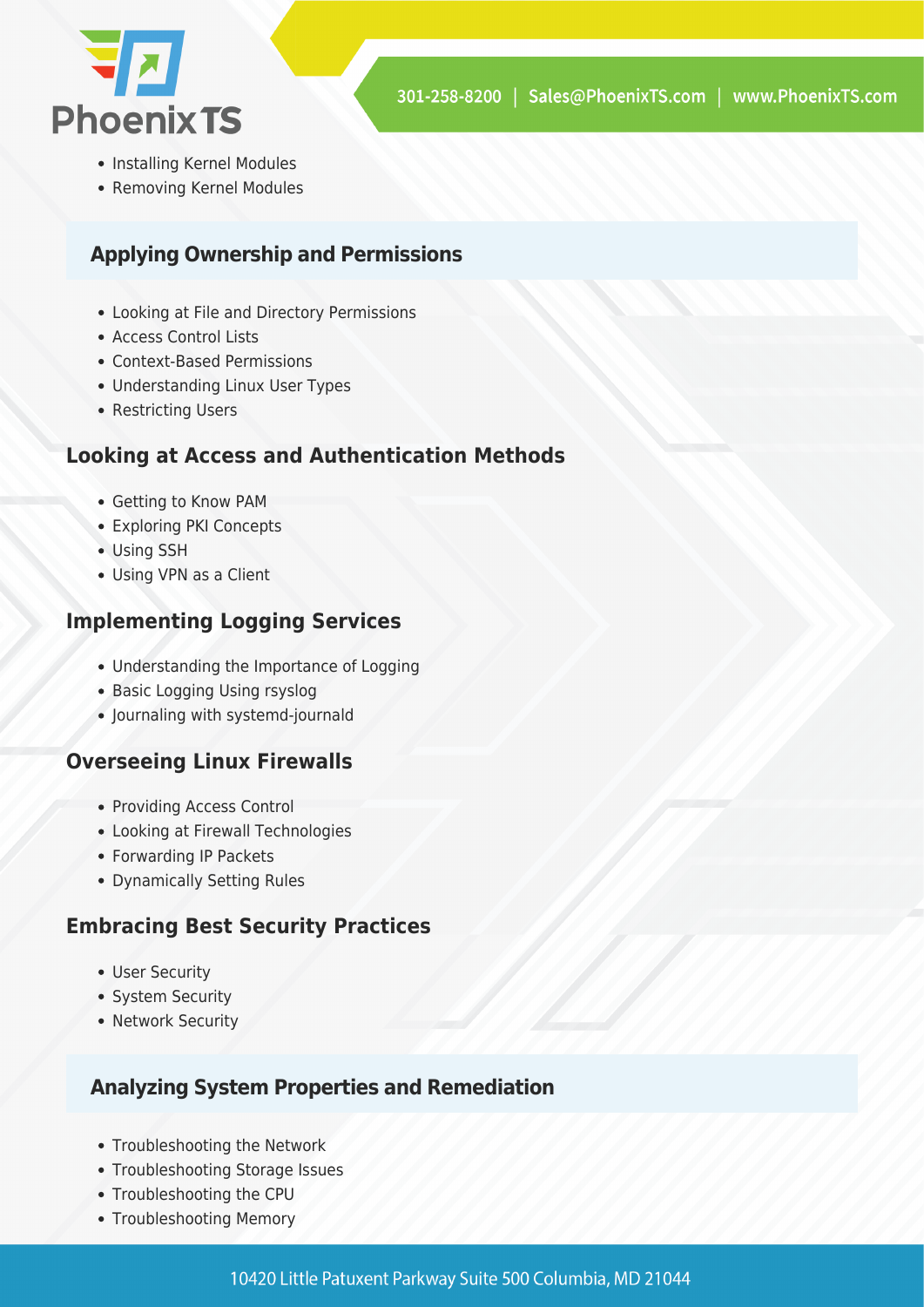

• Surviving a Lost root Password

#### **Optimizing Performance**

- Looking at Processes
- Monitoring Processes in Real Time
- Managing Processes

#### **Investigating User Issues**

- Troubleshooting Access
- Examining File Obstacles
- Exploring Environment and Shell Issues

#### **Dealing with Linux Devices**

- Communicating with Linux Devices
- Working with Devices
- Using Hot Pluggable Devices

#### **Troubleshooting Application and Hardware Issues**

- Dealing with Storage Problems
- Uncovering Application Permission Issues
- Analyzing Application Dependencies
- Looking at SELinux Context Violations
- Exploring Firewall Blockages
- Troubleshooting Additional Hardware Issues

#### **Deploying Bash Scripts**

- The Basics of Shell Scripting
- Advanced Shell Scripting
- Writing Script Programs

#### **Automating Jobs**

- Running Scripts in Background Mode
- Running Scripts Without a Console
- Sending Signals
- Iob Control
- Running Like Clockwork

#### **Controlling Versions with Git**

Understanding Version Control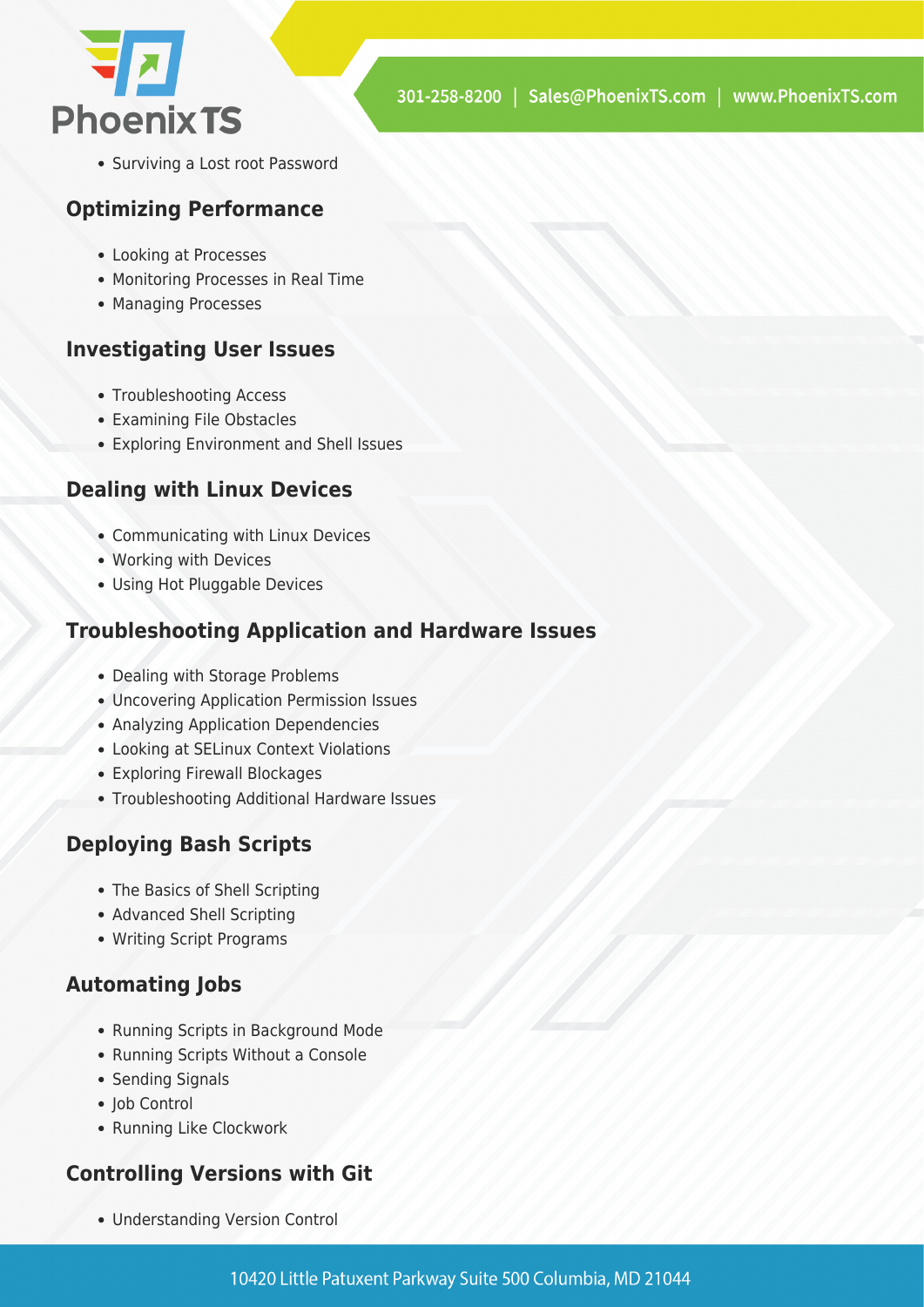

- Setting Up Your Git Environment
- Committing with Git
- Merging Versions

#### **Understanding Cloud and Virtualization Concepts**

- Considering Cloud Services
- Understanding Virtualization
- Exploring Containers

#### **Inspecting Cloud and Virtualization Services**

- Focusing on VM Tools
- Understanding Bootstrapping
- Exploring Storage Issues
- Considering Network Configurations

#### **Orchestrating the Environment**

- Understanding Orchestration Concepts
- Provisioning the Data Center
- Looking at Container Orchestration Engines

# **CompTIA Linux+ Exam XK0-004**

#### **Exam Details:**

- Number of Questions: Maximum of 90
- Passing Score: 720 on scale of 100-900
- Duration: 90 minutes
- Format: multiple choice and performance-based
- Delivery: Pearson VUE

| <b>Objectives</b>                         | % of Exam |
|-------------------------------------------|-----------|
| Hardware and System Configuration         | 21%       |
| <b>Systems Operations and Maintenance</b> | 26%       |
| Security                                  | 19%       |
| Linux Troubleshooting and Diagnostics     | 20%       |
| <b>Automation and Scripting</b>           | 14%       |
|                                           |           |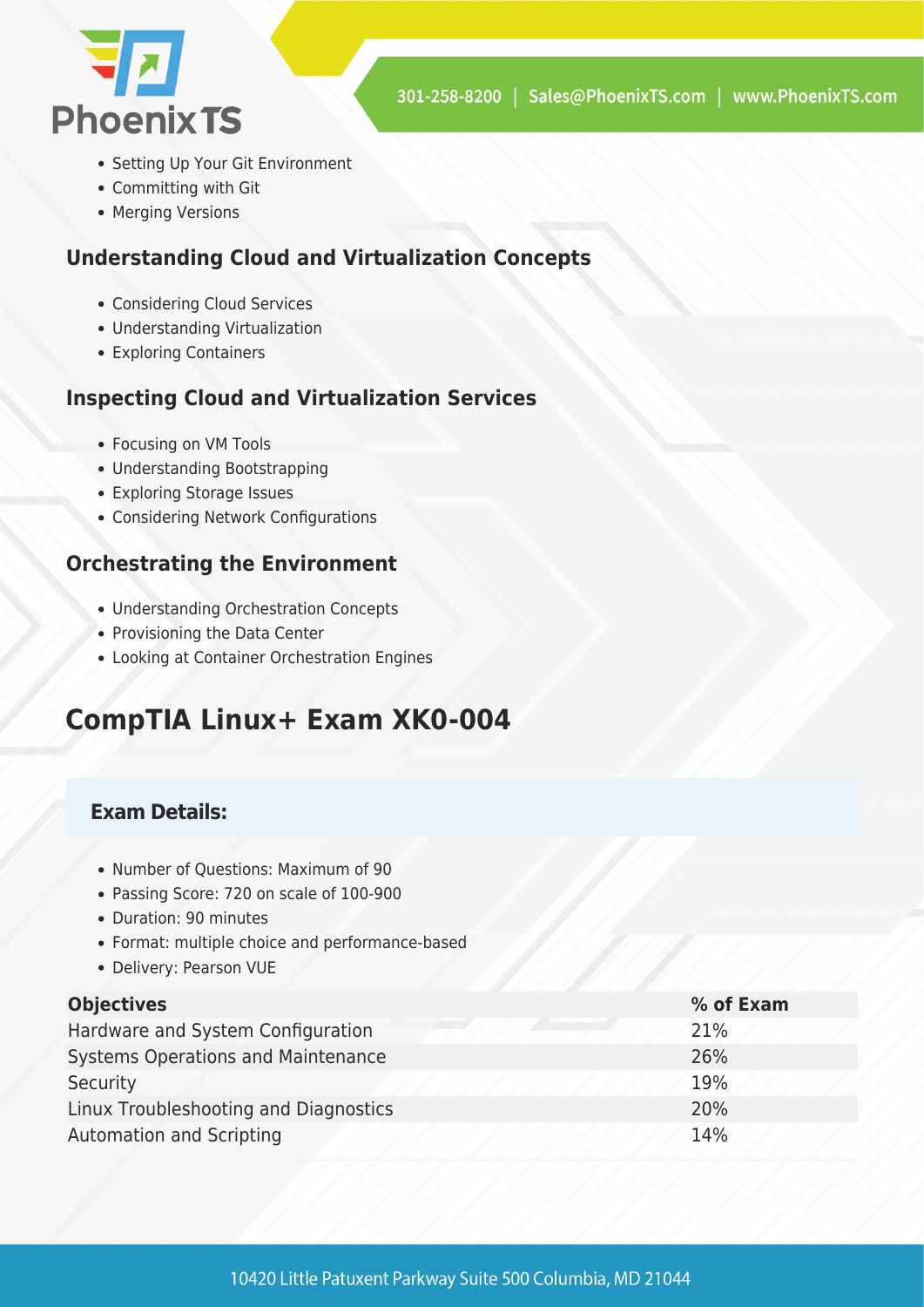

# **Who should take this course?**

Web Administrators Linux Database Administrators Networking Students Junior Linux Administrators Junior Network Administrators Systems Administrators

## **What is the recommended experience for this course?**

Students should have at least six months of practical work experience with Linux systems, CompTIA A+ and Network+ certifications or hold equivalent experience and knowledge.

## **What companies hire CompTIA Linux+ professionals?**

Examples include Dell, General Dynamics, Booz Allen Hamilton, Aetna, the U.S. Navy, and the Department of Defense.

### **How much does the Linux+ XK0-004 exam cost?**

As of March 2021 the exam costs \$338 if purchased separate from a course.

### **Does the CompTIA Linux+ certification require renewal?**

Yes, Linux+ does require certification renewal every three years. To renew, certification holders must 50 continuing education units (CEUs) through completing activities as specified by the [CompTIA Continuing](https://www.comptia.org/continuing-education) [Education program](https://www.comptia.org/continuing-education).

**Due to Covid-19 safety restrictions** PhoenixTS will temporarily be unable to provide food to our students who attend class at our Training Center; however, our Break Areas are **currently open** where students will find a constant supply of Coffee, Tea and Water. Students may bring their own lunch and snacks to eat in our breakrooms or at their seat in the classroom or eat out at one of the many nearby restaurants.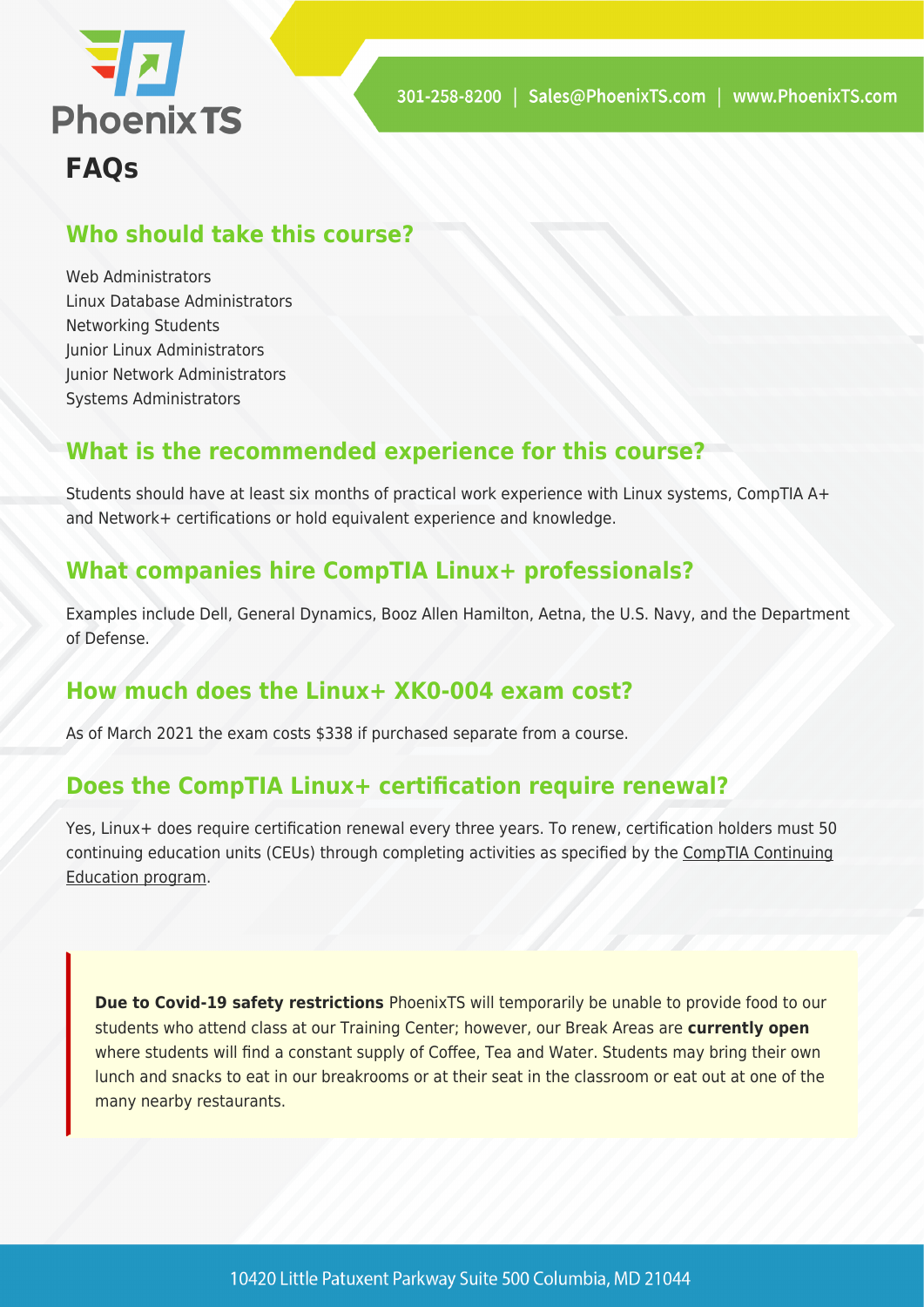

# Starting at **\$2,395**

# **ATTENTION**

For GSA pricing or Contractor quotes call [240.667.7757](#page--1-0)





#### Price Match Guarantee

We'll match any competitor's price quote. Call us at 240-667-7757.

# Included in this **Linux+ Certification Training**

- 5 days instructor-led training
- Linux+ Certification Training training book
- Linux+ Certification Exam voucher with second chance voucher included
- Certificate of completion for up to 40 CEUs/CPEs to be used toward renewing relevant certifications

10420 Little Patuxent Parkway Suite 500 Columbia, MD 21044